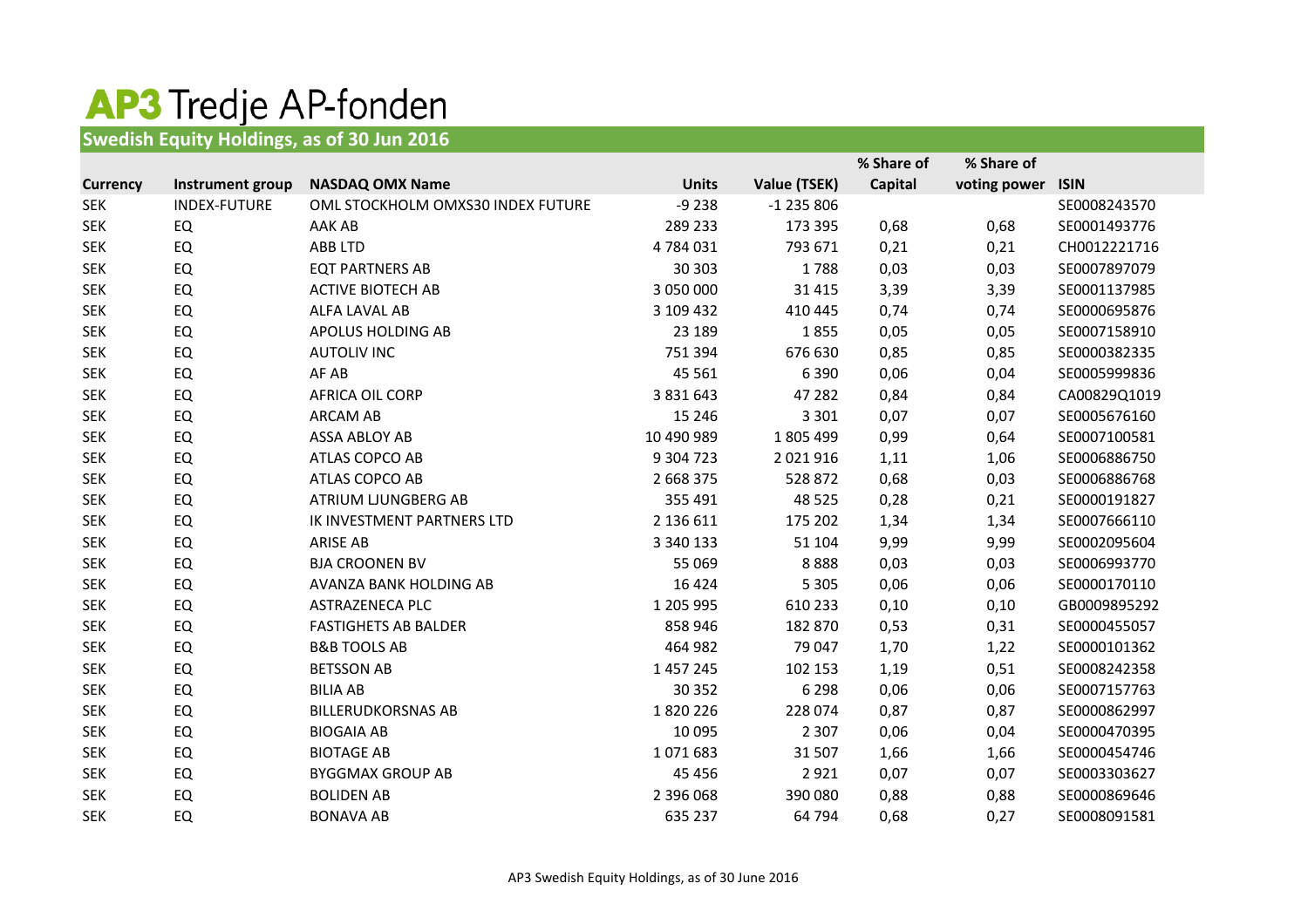|                 |                  |                                 |               |              | % Share of | % Share of   |              |
|-----------------|------------------|---------------------------------|---------------|--------------|------------|--------------|--------------|
| <b>Currency</b> | Instrument group | <b>NASDAQ OMX Name</b>          | <b>Units</b>  | Value (TSEK) | Capital    | voting power | <b>ISIN</b>  |
| <b>SEK</b>      | EQ               | <b>BAIN CAPITAL LP</b>          | 67875         | 3 4 2 8      | 0,03       | 0,03         | SE0007491303 |
| <b>SEK</b>      | EQ               | <b>BURE EQUITY AB</b>           | 45 099        | 3 2 2 5      | 0,07       | 0,07         | SE0000195810 |
| <b>SEK</b>      | EQ               | <b>CAPIO AB</b>                 | 43 379        | 2 0 1 7      | 0,03       | 0,03         | SE0007185681 |
| <b>SEK</b>      | <b>EQ</b>        | CASTELLUM AB                    | 2 171 390     | 260 350      | 0,79       | 0,79         | SE0000379190 |
| <b>SEK</b>      | EQ               | <b>CLOETTA AB</b>               | 1 4 2 4 5 5 7 | 41 312       | 0,51       | 0,38         | SE0002626861 |
| <b>SEK</b>      | EQ               | <b>CLAS OHLSON AB</b>           | 27 375        | 3 9 4 9      | 0,05       | 0,02         | SE0000584948 |
| <b>SEK</b>      | EQ               | <b>CONCENTRIC AB</b>            | 30 0 76       | 2 9 0 2      | 0,07       | 0,07         | SE0003950864 |
| <b>SEK</b>      | EQ               | <b>COLLECTOR AB</b>             | 18 4 83       | 2 0 0 1      | 0,02       | 0,02         | SE0007048020 |
| <b>SEK</b>      | EQ               | COM HEM HOLDING AB              | 100 768       | 7 1 9 0      | 0,05       | 0,05         | SE0005999778 |
| <b>SEK</b>      | EQ               | <b>D CARNEGIE &amp; CO AB</b>   | 29 3 63       | 2 8 4 1      | 0,04       | 0,03         | SE0005594728 |
| <b>SEK</b>      | EQ               | <b>DIOS FASTIGHETER AB</b>      | 35 5 34       | 2 1 3 2      | 0,05       | 0,05         | SE0001634262 |
| <b>SEK</b>      | <b>EQ</b>        | <b>EQT PARTNERS AB</b>          | 99 618        | 5 5 5 4      | 0,03       | 0,03         | SE0007691613 |
| <b>SEK</b>      | EQ               | <b>DUNI AB</b>                  | 26 5 38       | 2866         | 0,06       | 0,06         | SE0000616716 |
| <b>SEK</b>      | <b>EQ</b>        | <b>DUSTIN GROUP AB</b>          | 27 557        | 1550         | 0,04       | 0,04         | SE0006625471 |
| <b>SEK</b>      | <b>EQ</b>        | <b>ELEKTA AB</b>                | 3 424 760     | 233 740      | 0,93       | 0,67         | SE0000163628 |
| <b>SEK</b>      | <b>EQ</b>        | <b>ELTEL AB</b>                 | 104 155       | 9 5 0 4      | 0,17       | 0,17         | SE0006509949 |
| <b>SEK</b>      | EQ               | <b>ELECTROLUX AB</b>            | 2 356 204     | 538 393      | 0,78       | 0,62         | SE0000103814 |
| <b>SEK</b>      | EQ               | <b>ENQUEST PLC</b>              | 400 000       | 1462         | 0,05       | 0,05         | GB00B635TG28 |
| <b>SEK</b>      | EQ               | TELEFONAKTIEBOLAGET LM ERICSSON | 25 920 311    | 1666676      | 0,84       | 0,46         | SE0000108656 |
| <b>SEK</b>      | EQ               | <b>FABEGE AB</b>                | 1 166 334     | 166 552      | 0,71       | 0,71         | SE0000950636 |
| <b>SEK</b>      | EQ               | <b>FAGERHULT AB</b>             | 258 167       | 47 632       | 0,67       | 0,67         | SE0005935558 |
| <b>SEK</b>      | EQ               | <b>FINGERPRINT CARDS AB</b>     | 2 816 270     | 228 963      | 0,89       | 0,75         | SE0008374250 |
| <b>SEK</b>      | <b>EQ</b>        | <b>GETINGE AB</b>               | 1866983       | 322 428      | 0,84       | 0,49         | SE0000202624 |
| <b>SEK</b>      | EQ               | <b>GRANGES AB</b>               | 178 062       | 12 999       | 0,24       | 0,24         | SE0006288015 |
| <b>SEK</b>      | EQ               | <b>GUNNEBO AB</b>               | 29 25 3       | 1 2 3 2      | 0,04       | 0,04         | SE0000195570 |
| <b>SEK</b>      | EQ               | ICA-HANDLARNAS FORBUND AB       | 541 000       | 152 400      | 0,27       | 0,27         | SE0000652216 |
| <b>SEK</b>      | <b>EQ</b>        | HEMFOSA FASTIGHETER AB          | 1 092 334     | 94 487       | 0,69       | 0,69         | SE0007126115 |
| <b>SEK</b>      | EQ               | <b>HEXAGON AB</b>               | 2 2 5 2 4 9 3 | 689 038      | 0,65       | 0,45         | SE0000103699 |
| <b>SEK</b>      | EQ               | <b>HALDEX AB</b>                | 32 033        | 2 5 7 1      | 0,07       | 0,07         | SE0000105199 |
| <b>SEK</b>      | EQ               | <b>HENNES &amp; MAURITZ AB</b>  | 11 668 960    | 2 876 399    | 0,80       | 0,34         | SE0000106270 |
| <b>SEK</b>      | EQ               | <b>HANSA MEDICAL AB</b>         | 699 304       | 38 986       | 2,16       | 2,16         | SE0002148817 |
| <b>SEK</b>      | <b>EQ</b>        | HMS NETWORKS AB                 | 4 0 0 0       | 882          | 0,03       | 0,03         | SE0002136242 |
| <b>SEK</b>      | <b>EQ</b>        | <b>HOIST FINANCE AB</b>         | 448 687       | 33 4 27      | 0,57       | 0,57         | SE0006887063 |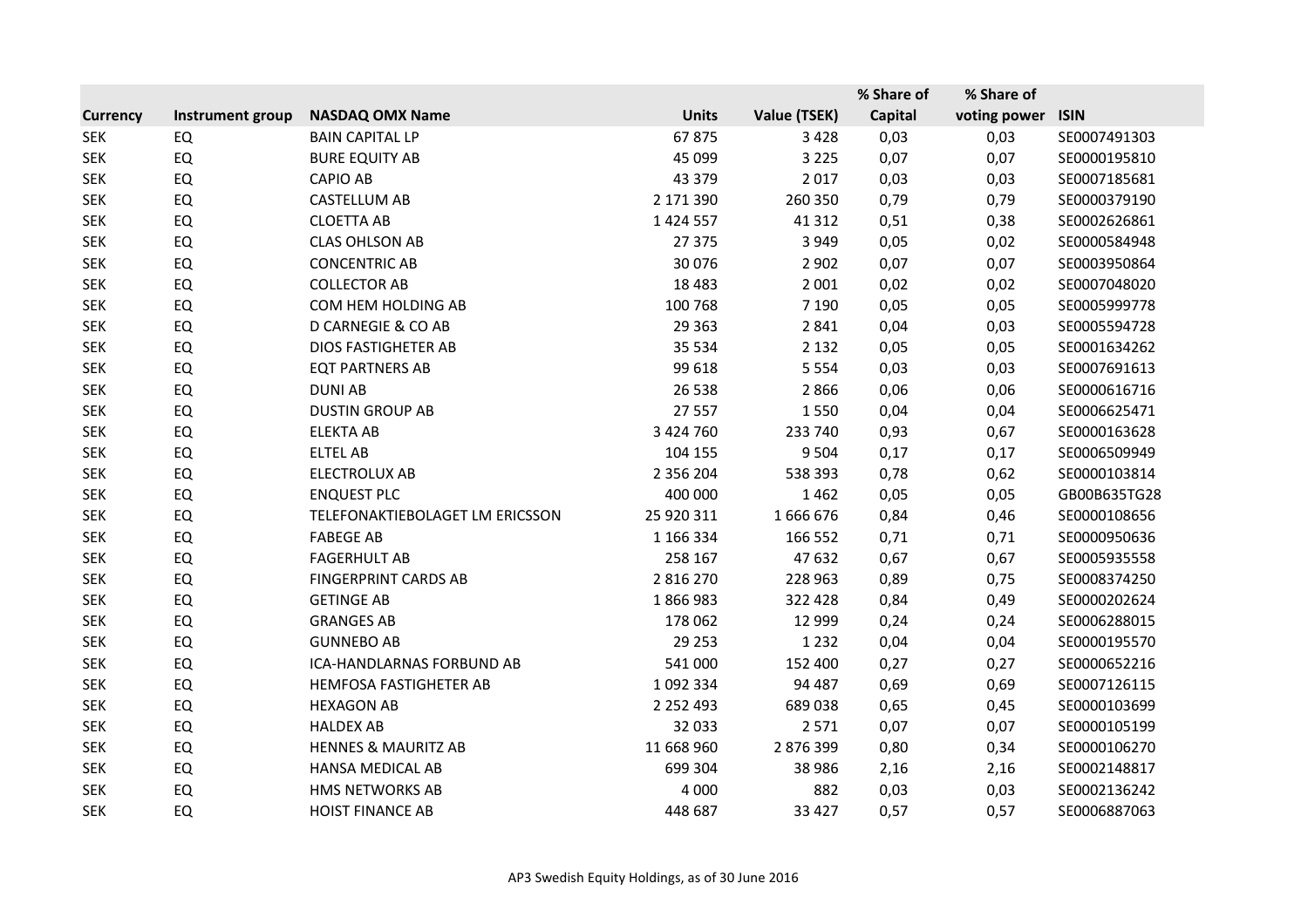|                 |                  |                                    |               |              | % Share of     | % Share of   |              |
|-----------------|------------------|------------------------------------|---------------|--------------|----------------|--------------|--------------|
| <b>Currency</b> | Instrument group | <b>NASDAQ OMX Name</b>             | <b>Units</b>  | Value (TSEK) | <b>Capital</b> | voting power | <b>ISIN</b>  |
| <b>SEK</b>      | <b>EQ</b>        | <b>HOLMEN AB</b>                   | 525 767       | 141 852      | 0,85           | 0,18         | SE0000109290 |
| <b>SEK</b>      | EQ               | <b>HEXPOL AB</b>                   | 2 383 968     | 205 021      | 0,72           | 0,50         | SE0007074281 |
| <b>SEK</b>      | EQ               | <b>HUFVUDSTADEN AB</b>             | 781 124       | 103 186      | 0,38           | 0,08         | SE0000170375 |
| <b>SEK</b>      | EQ               | HUSQVARNA AB                       | 3 202 398     | 200 310      | 0,69           | 0,20         | SE0001662230 |
| <b>SEK</b>      | EQ               | <b>EQT PARTNERS AB</b>             | 4628          | 1671         | 0,02           | 0,01         | SE0000189946 |
| <b>SEK</b>      | EQ               | <b>INTRUM JUSTITIA AB</b>          | 697 969       | 183 705      | 0,96           | 0,96         | SE0000936478 |
| <b>SEK</b>      | EQ               | <b>INDUTRADE AB</b>                | 71 805        | 11927        | 0,06           | 0,06         | SE0001515552 |
| <b>SEK</b>      | <b>EQ</b>        | <b>INDUSTRIVARDEN AB</b>           | 805 379       | 118 471      | 0,30           | 0,28         | SE0000190126 |
| <b>SEK</b>      | EQ               | <b>INDUSTRIVARDEN AB</b>           | 2 5 6 2 2 6 6 | 348 724      | 1,56           | 0,09         | SE0000107203 |
| <b>SEK</b>      | EQ               | <b>INVESTOR AB</b>                 | 1 244 558     | 345 614      | 0,40           | 0,35         | SE0000107401 |
| <b>SEK</b>      | EQ               | <b>INVESTOR AB</b>                 | 4 4 5 0 3 4 4 | 1 250 102    | 0,98           | 0,12         | SE0000107419 |
| <b>SEK</b>      | EQ               | <b>INWIDO AB</b>                   | 39 5 80       | 3721         | 0,07           | 0,07         | SE0006220018 |
| <b>SEK</b>      | EQ               | <b>ITAB SHOP CONCEPT AB</b>        | 20 229        | 1401         | 0,03           | 0,01         | SE0008375117 |
| <b>SEK</b>      | EQ               | JM AB                              | 602 915       | 127 155      | 0,83           | 0,83         | SE0000806994 |
| <b>SEK</b>      | EQ               | <b>KAPPAHL AB</b>                  | 635 164       | 23 5 65      | 0,83           | 0,83         | SE0001630880 |
| <b>SEK</b>      | EQ               | KAROLINSKA DEVELOPMENT AB          | 4 678 500     | 34 153       | 9,01           | 6,99         | SE0002190926 |
| <b>SEK</b>      | EQ               | <b>KINNEVIK AB</b>                 | 2 2 8 7 0 6   | 457741       | 0,98           | 0,35         | SE0008373906 |
| <b>SEK</b>      | EQ               | <b>KUNGSLEDEN AB</b>               | 1 2 5 4 1 2 5 | 68 663       | 0,69           | 0,69         | SE0000549412 |
| <b>SEK</b>      | EQ               | <b>KLOVERN AB</b>                  | 4 273 403     | 41 5 37      | 0,51           | 0,26         | SE0006593919 |
| <b>SEK</b>      | EQ               | <b>INVESTMENT AB LATOUR</b>        | 239 015       | 75 481       | 0,16           | 0,09         | SE0000106320 |
| <b>SEK</b>      | EQ               | LINDAB INTERNATIONAL AB            | 50 518        | 3 2 6 6      | 0,06           | 0,06         | SE0001852419 |
| <b>SEK</b>      | EQ               | <b>CARL BENNET AB</b>              | 33 039        | 8 0 1 2      | 0,04           | 0,02         | SE0006370730 |
| <b>SEK</b>      | <b>EQ</b>        | <b>LOOMIS AB</b>                   | 964 410       | 198 379      | 1,34           | 0,91         | SE0002683557 |
| <b>SEK</b>      | EQ               | <b>LUNDIN MINING CORP</b>          | 17 000        | 483          | 0,00           | 0,00         | SE0001134529 |
| <b>SEK</b>      | EQ               | L E LUNDBERGFORETAGEN AB           | 422 429       | 202 217      | 0,56           | 0,08         | SE0000108847 |
| <b>SEK</b>      | EQ               | LUNDIN PETROLEUM AB                | 1 5 1 4 1 1 5 | 231 205      | 0,49           | 0,49         | SE0000825820 |
| <b>SEK</b>      | EQ               | MEDA AB                            | 2 270 292     | 347 128      | 0,62           | 0,62         | SE0000221723 |
| <b>SEK</b>      | EQ               | <b>MEKONOMEN AB</b>                | 272 051       | 49 513       | 0,76           | 0,76         | SE0002110064 |
| <b>SEK</b>      | EQ               | MILLICOM INTERNATIONAL CELLULAR SA | 521 633       | 268 641      | 0,51           |              | SE0001174970 |
| <b>SEK</b>      | EQ               | <b>MYCRONIC AB</b>                 | 639 903       | 40 154       | 0,65           | 0,65         | SE0000375115 |
| <b>SEK</b>      | EQ               | MICRO SYSTEMATION AB               | 300 000       | 13 500       | 1,72           | 1,07         | SE0000526626 |
| <b>SEK</b>      | <b>EQ</b>        | MODERN TIMES GROUP MTG AB          | 43 213        | 9619         | 0,07           | 0,04         | SE0000412371 |
| <b>SEK</b>      | EQ               | <b>NCC AB</b>                      | 760 880       | 148 372      | 0,81           | 0,32         | SE0000117970 |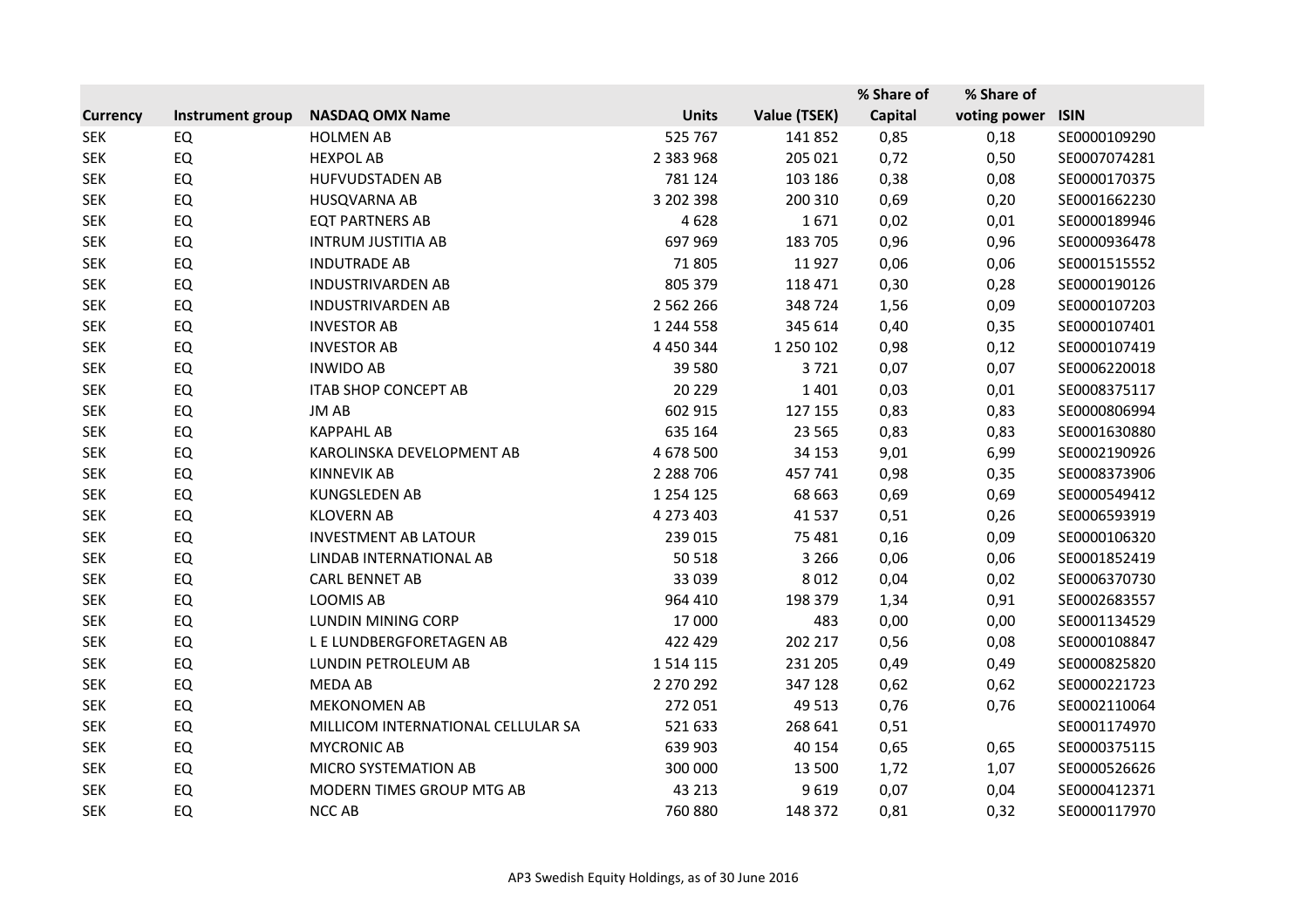|                 |                  |                                  |               |               | % Share of     | % Share of   |              |
|-----------------|------------------|----------------------------------|---------------|---------------|----------------|--------------|--------------|
| <b>Currency</b> | Instrument group | <b>NASDAQ OMX Name</b>           | <b>Units</b>  | Value (TSEK)  | <b>Capital</b> | voting power | <b>ISIN</b>  |
| <b>SEK</b>      | EQ               | <b>NORDEA BANK AB</b>            | 31 908 312    | 2 2 6 2 2 9 9 | 0,79           | 0,79         | SE0000427361 |
| <b>SEK</b>      | EQ               | <b>NORDAX GROUP AB</b>           | 127 908       | 4 6 3 0       | 0,12           | 0,12         | SE0006965216 |
| <b>SEK</b>      | EQ               | <b>NETENT AB</b>                 | 1765 512      | 146 537       | 0,86           | 0,33         | SE0008212971 |
| <b>SEK</b>      | EQ               | NEW WAVE GROUP AB                | 26 3 54       | 988           | 0,06           | 0,01         | SE0000426546 |
| <b>SEK</b>      | <b>EQ</b>        | NIBE INDUSTRIER AB               | 3 011 948     | 210 234       | 0,77           | 0,33         | SE0008321293 |
| <b>SEK</b>      | <b>EQ</b>        | <b>NORDNET AB</b>                | 69 523        | 1808          | 0,04           | 0,04         | SE0000371296 |
| <b>SEK</b>      | EQ               | <b>NOBIA AB</b>                  | 85 343        | 6 2 3 0       | 0,05           | 0,05         | SE0000949331 |
| <b>SEK</b>      | <b>EQ</b>        | <b>NOBINA AB</b>                 | 2 961 278     | 132 961       | 3,35           | 3,35         | SE0007185418 |
| <b>SEK</b>      | <b>EQ</b>        | <b>NOLATO AB</b>                 | 15 9 25       | 3527          | 0,07           | 0,03         | SE0000109811 |
| <b>SEK</b>      | <b>EQ</b>        | AXCEL MANAGEMENT A/S             | 869 900       | 58718         | 3,76           | 3,76         | DK0060738409 |
| <b>SEK</b>      | <b>EQ</b>        | <b>INVESTMENT AB ORESUND</b>     | 23 114        | 2 7 5 1       | 0,05           | 0,05         | SE0008321608 |
| <b>SEK</b>      | <b>EQ</b>        | ORIFLAME COSMETICS SA            | 215 482       | 46 156        | 0,39           | 0,39         | CH0256424794 |
| <b>SEK</b>      | <b>EQ</b>        | OREXO AB                         | 9 2 9 3       | 424           | 0,03           | 0,03         | SE0000736415 |
| <b>SEK</b>      | <b>EQ</b>        | PA RESOURCES AB                  | 79 885        | 3             | 0,07           | 0,07         | SE0005126729 |
| <b>SEK</b>      | EQ               | PEAB AB                          | 137 098       | 8740          | 0,05           | 0,02         | SE0000106205 |
| <b>SEK</b>      | EQ               | PANDOX AB                        | 930 672       | 123 314       | 1,24           | 0,31         | SE0007100359 |
| <b>SEK</b>      | <b>EQ</b>        | <b>QLIRO GROUP AB</b>            | 270 465       | 2 5 1 5       | 0,18           | 0,18         | SE0003652163 |
| <b>SEK</b>      | <b>EQ</b>        | <b>RATOS AB</b>                  | 141 109       | 5787          | 0,06           | 0,01         | SE0000111940 |
| <b>SEK</b>      | <b>EQ</b>        | RAYSEARCH LABORATORIES AB        | 19 15 5       | 2 2 7 9       | 0,08           | 0,01         | SE0000135485 |
| <b>SEK</b>      | <b>EQ</b>        | <b>B&amp;E PARTICIPATION AB</b>  | 365 798       | 43 25 6       | 0,77           | 0,18         | SE0005757267 |
| <b>SEK</b>      | <b>EQ</b>        | <b>CARLSON HOLDINGS INC</b>      | 78 326        | 2 7 3 4       | 0,04           | 0,04         | SE0001857533 |
| <b>SEK</b>      | EQ               | <b>SAAB AB</b>                   | 611 922       | 160 385       | 0,57           | 0,48         | SE0000112385 |
| <b>SEK</b>      | <b>EQ</b>        | <b>SAGAX AB</b>                  | 12 211 543    | 918 919       | 8,37           | 4,36         | SE0005127818 |
| <b>SEK</b>      | EQ               | SANDVIK AB                       | 10 855 461    | 909 145       | 0,87           | 0,87         | SE0000667891 |
| <b>SEK</b>      | <b>EQ</b>        | SAS AB                           | 71734         | 1 1 4 8       | 0,02           | 0,02         | SE0003366871 |
| <b>SEK</b>      | <b>EQ</b>        | SVENSKA CELLULOSA AB SCA         | 5 260 426     | 1 4 1 5 0 5 5 | 0,82           | 0,41         | SE0000112724 |
| <b>SEK</b>      | <b>EQ</b>        | <b>SCANDI STANDARD AB</b>        | 26 694        | 1608          | 0,04           | 0,04         | SE0005999760 |
| <b>SEK</b>      | <b>EQ</b>        | SKANDINAVISKA ENSKILDA BANKEN AB | 22 737 114    | 1658672       | 1,05           | 1,05         | SE0000148884 |
| <b>SEK</b>      | <b>EQ</b>        | <b>SECURITAS AB</b>              | 3 0 2 6 3 0 6 | 391 301       | 0,87           | 0,58         | SE0000163594 |
| <b>SEK</b>      | EQ               | <b>SENSYS GATSO GROUP AB</b>     | 10 000 000    | 21 300        | 1,52           | 1,52         | SE0000567729 |
| <b>SEK</b>      | <b>EQ</b>        | SVENSKA HANDELSBANKEN AB         | 13 386 943    | 1 362 791     | 0,70           | 0,70         | SE0007100599 |
| <b>SEK</b>      | EQ               | <b>EQT PARTNERS AB</b>           | 2 534 026     | 159 644       | 2,46           | 2,46         | SE0007640156 |
| <b>SEK</b>      | EQ               | <b>SKANSKA AB</b>                | 3 013 680     | 528 599       | 0,75           | 0,50         | SE0000113250 |